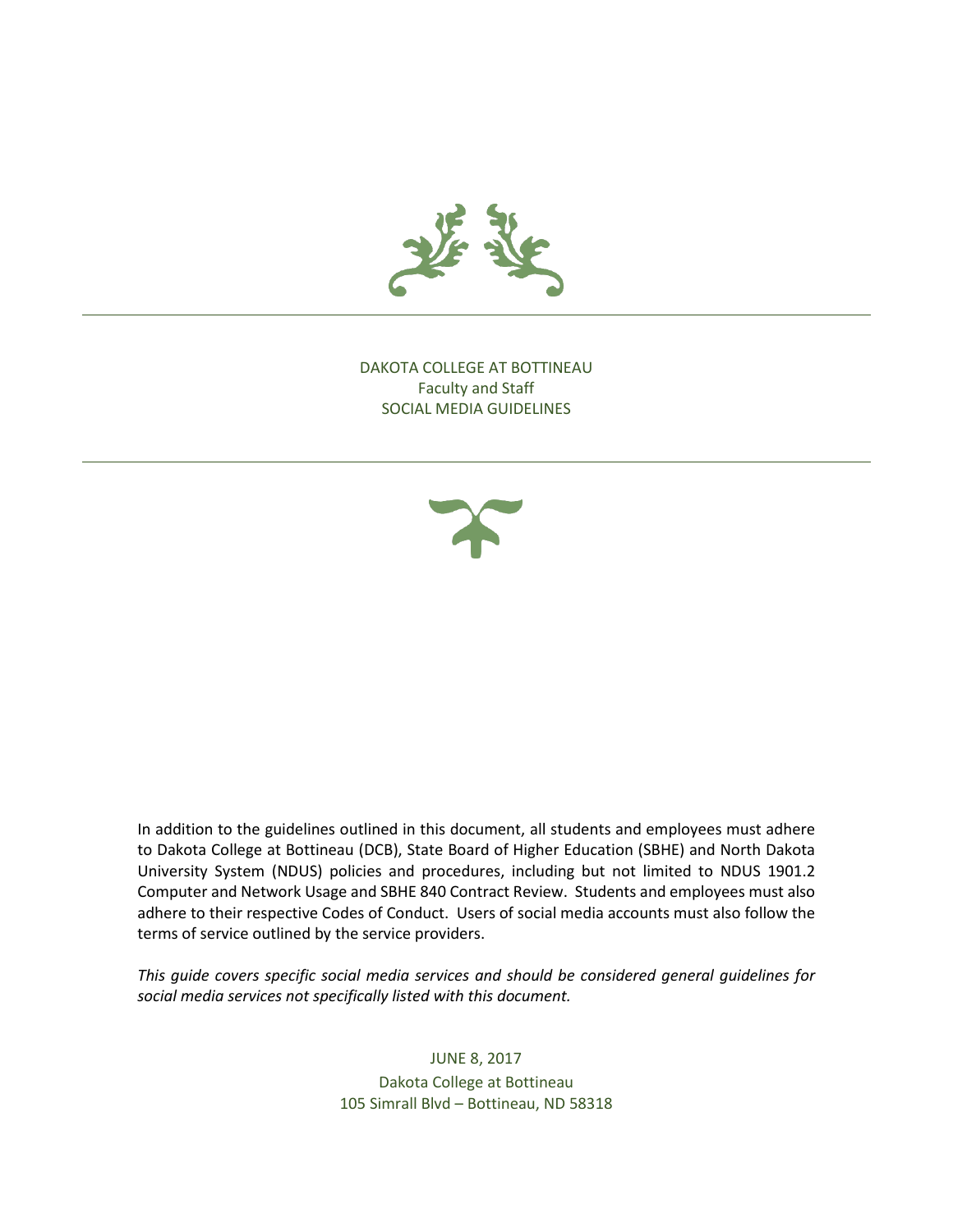## Introduction to DCB Social Media Guidelines

Social media has changed the way the world views communications and transformed each person from reader to reader, reporter and publisher. The medium has offered a new way for organizations to interact with their customers, stakeholders and greater audiences, allowing much more personal engagement than ever before.

That type of interaction can help build an organization's interactions into a stronger, more successful relationship. Using social media is a fun and rewarding way for people to share their lives and their opinions.

Participation in social media on behalf of DCB is an opportunity, but not a right. Please treat it with the respect it deserves. The guidelines are for DCB employees who participate in social media, including blogs and other websites, such as Facebook, LinkedIn, Twitter, YouTube, Instagram, etc. These guidelines apply whether you are posting to your own sites or commenting on others'.

## Be Honest

- Your truthfulness or lack of will be noticed fast. Please represent yourself and DCB with honesty and integrity. Using your own name and email address shows both transparency and accountability, which are the first steps toward credibility.
- Be forthright if you have a vested interest in the discussion at hand. Be yourself by writing what you know – let your professional expertise or your personal interests show through.
- If posting to an external site, please offer that your thoughts are not necessarily the thoughts of DCB with a disclaimer such as "The postings on this site are my own and do not necessarily represent DCB's policies or perspectives."

## Be Mindful

 Make sure your transparency does not violate any privacy or legal guidelines. On-line also means On-The-Record, forever. You are responsible for what you write. Whatever you publish must be factual, it should not be misleading. Once you hit "share," you typically cannot get it back.

## Be Good

- Perception is reality and for social networks, the lines between what is personal or professional are easily blurred. When you are posting, ask yourself if your content adds value or has already been said.
- There is a fine line between debate and argument, so be cautious in what thought-provoking discussion you enter into, and if you make a mistake, admit it. By being upfront and quick with a correction, the audience will continue to listen to what you have to say.

## Be Open

- If you talk about DCB or DCB-related matters through social media, please disclose your connection with DCB.
- Be professional, use good judgment and be accurate and honest in your communications.
- Show respect and professionalism to fellow employees, business partners, competitors and students.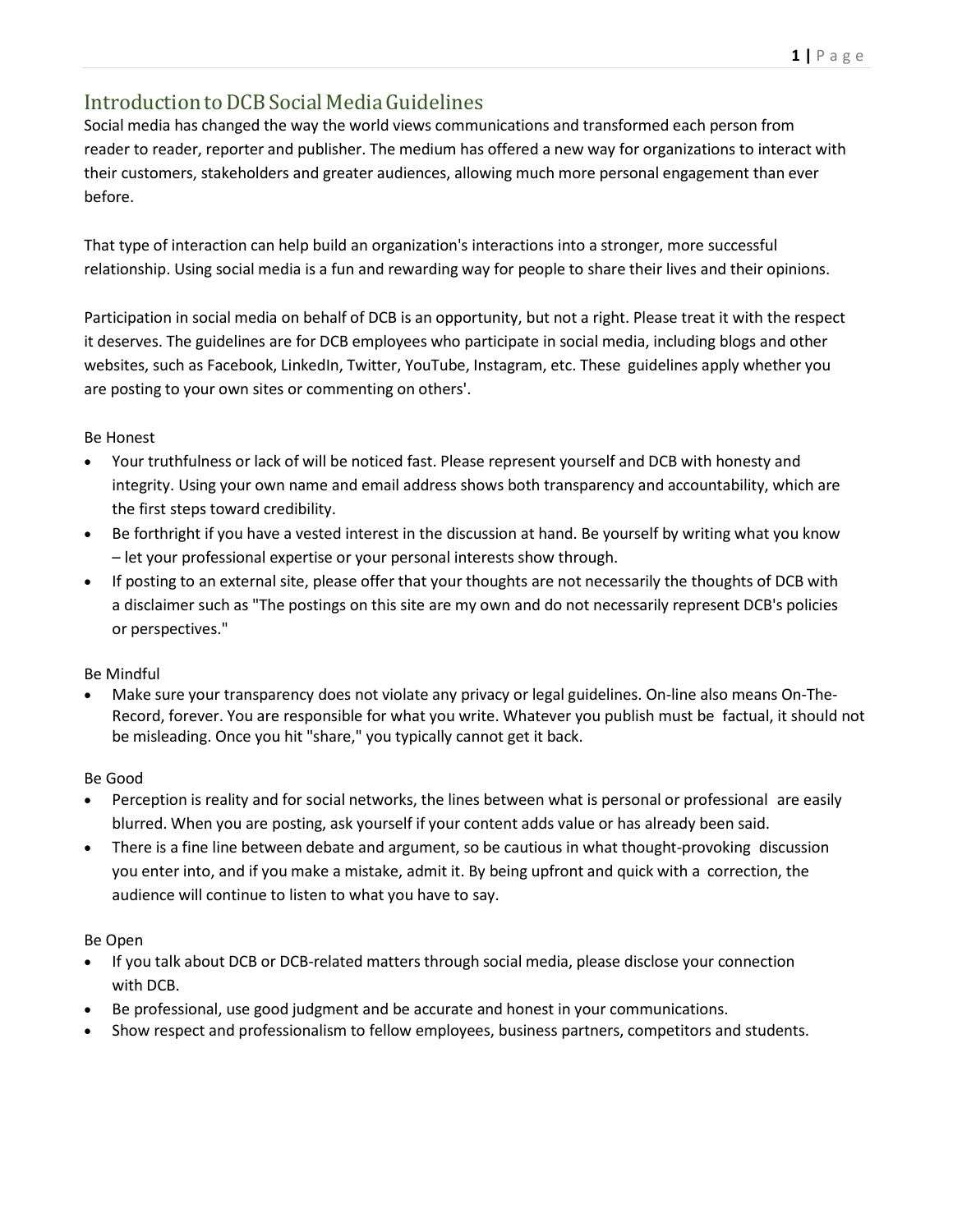## Who should have a Social Media Account

The DCB Marketing Committee will accept and review all Social Media Affiliation Requests and make a recommendation to the Campus Dean who will have final approval. The following is an outline of page or account types that may or may not be approved.

## **Departments**

Academic departments are allowed to have one page or account per department to represent their academic programs.

## **Academic Program within a department**

Individual academic programs should utilize the departmental page or account to promote content.

## **Offices**

Administrative offices on campus will not be approved to maintain official accounts or pages. These offices should utilize other existing accounts or pages (i.e. the official DCB Facebook page) or other communication channels (i.e. listserves) to communicate their messages.

## **Campus Groups**

Clubs or organization may have one page or account for their group to represent related activities.

## **Athletics**

The Athletics department may have one page or account to represent the entire department and may contain aggregate information related to all sports.

## **Individual Sports**

Individual sports may have one page or account per sport to represent all activities related to that individual sport. They can share content between the accounts or pages.

## **Other Pages**

Other page or account requests will be considered on a case-by-case basis.

## Who can create a DCB social media account or page?

Employees of DCB are not permitted to create individual department accounts or pages without approval from the Campus Dean, appropriate supervisor and the DCB Marketing Committee. DCB reserves the right to enforce the deletion of any unapproved or unmaintained social media pages, accounts or sites.

Requesting departments need to:

- Demonstrate a need a purpose not being met by the official DCB accounts or pages
- Make a commitment to actively administer the account or page and follow the DCB Social Media Guidelines
- Be dedicated to making the account or page:
	- Active and engaging
	- One that portrays DCB in a positive manner
	- Builds community
	- Is authentic and transparent
	- Has a respectful tone

Quarterly audits of all DCB accounts and pages will be conducted by the DCB Marketing Committee to ensure they are being monitored and used according to the official standards and guidelines. Best practice suggestions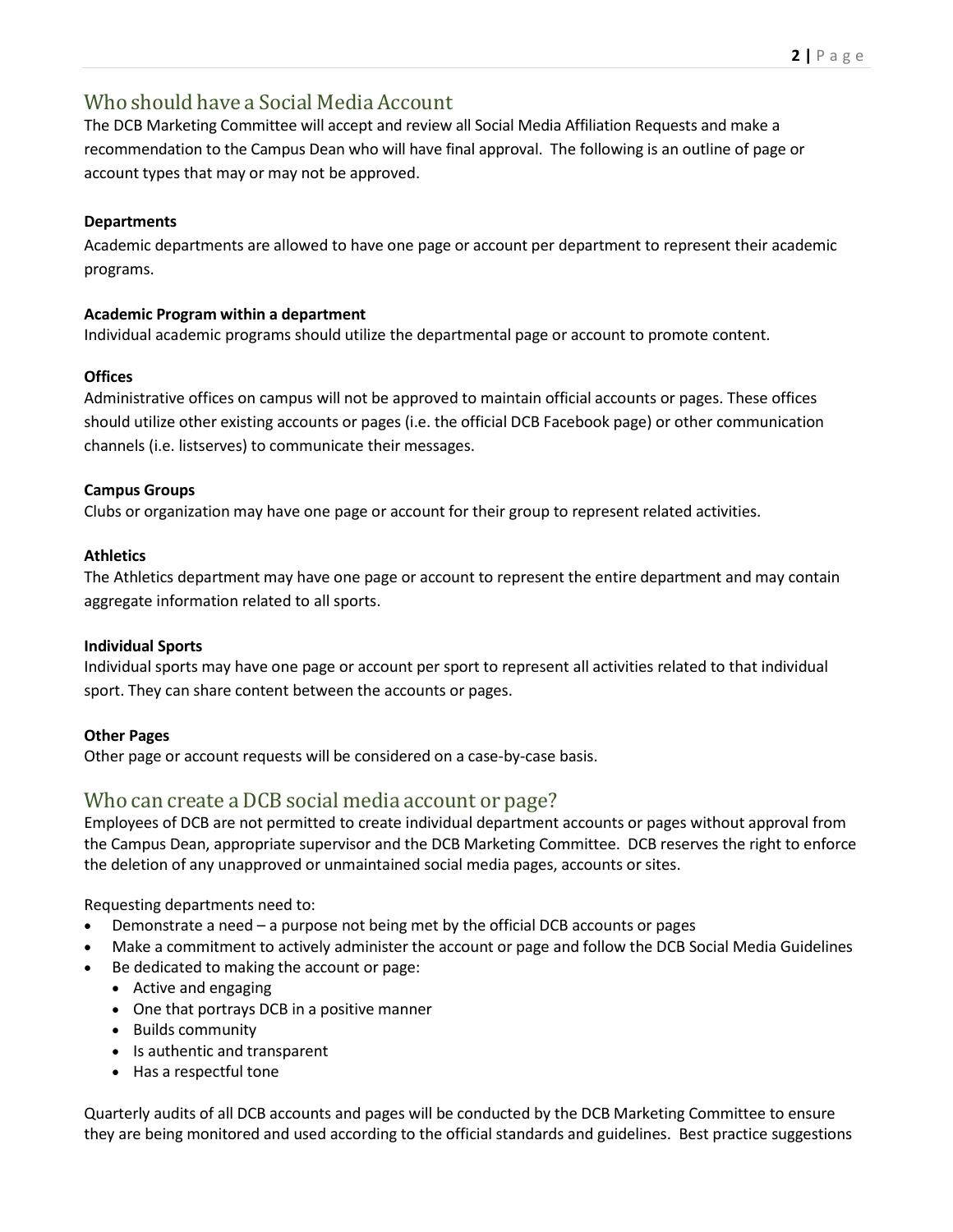will be provided as needed.

A DCB Marketing Committee representative will create accounts to ensure:

- Administration rights
- Logos and icons used are properly sized and placed
- Graphics are consistent with DCB branding and identity

For accounts or pages created before August 1, 2017, users must connect with the DCB Marketing Committee to avoid deactivation.

## OfficiallyRecognizedAccounts

The Dean's Office will house a master list of all officially recognized social media accounts. All social media accounts linked to www.dakotacollege.edu must be on the officially recognized list. To become an officially recognized social media account, the account must adhere to the recommended guidelines outlined in this document. The employee seeking to develop and maintain an account to be listed on DCB's official directory must complete a "Request for Social Media Affiliation". If the account does not adhere to the recommended guidelines, there is no guarantee the account will become an officially recognized account.

The DCB Marketing Committee is happy to discuss opportunities to enhance our social media presence. There are many logistics related to account creation that are important to consider in protecting students, employees, and the college as a whole.



Once an account becomes officially recognized, ownership of the social media account transfers to DCB with liability for content and usage falling to designated individual(s) based on a "Request for Social Media Affiliation".

If you are included in the official directory, you have ability to brand the approved social media account as a Dakota College at Bottineau entity, which includes the use of trademarked protected images and words. Recommendations and training for appropriate use of social media may also be provided. Using paid time to access social media account(s) not officially approved may be a violation of SBHE Policy and NDUS procedures.

Advertising will be approved or placed through the Dean's Office. Ad placement for social media accounts not officially listed in the directory will not be approved.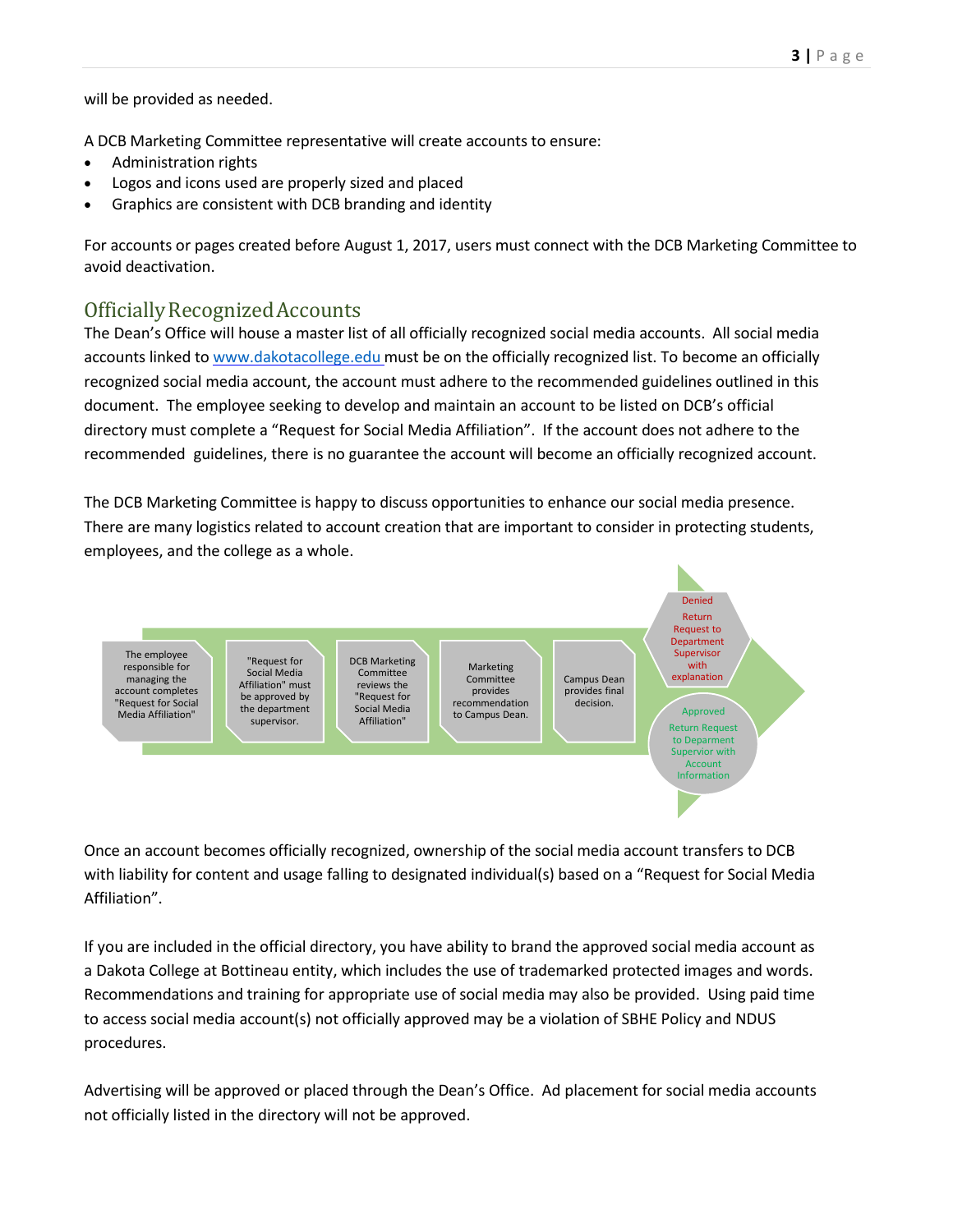## Account Access/Login Credentials

By signing the "Request for Social Media Affiliation", you assume responsibility and liability for content and account usage. Sharing access could make you personally liable for the content and usage of a specific account by another individual. Please refer to NDUS 1901.2 Computer and Network Usage and specifically 3.5.1 Sharing of Access. If the social media account allows for the assignment of roles (i.e. Facebook), roles may only be requested by the individual responsible for the account per this agreement and liability may fall to that individual for usage and content delegated to other individuals.

Upon termination or exit from the college, the account(s) must be relinquished. You will be required to log into the specific account with the current credentials and a member of the DCB Marketing Committee will manually remove you as an administrator to the account.

## Account Directory

Accounts listed on the directory maintained in the Dean's Office are officially recognized by Dakota College at Bottineau. Please note that opinions expressed do not necessarily reflect the views of Dakota College at Bottineau. To have your account considered for inclusion, contact the DCB Marketing Committee and submit a "Request for Social Media Affiliation". Accounts not listed on the official directory cannot be referenced, linked or included on any Dakota College at Bottineau print or digital medium.

## InactiveAccount Closure

Accounts must remain active. After six (6) months of inactivity, the DCB Marketing Committee may contact you and/or your supervisor to determine the intent of continued maintenance of an account. After thirty (30) days from the initial notice, the listing may be removed from the official directory and the account itself may be terminated.

## Photos of People

Dakota College at Bottineau does not regularly use model releases nor seek written permission for most of the photography or videos created for both internal and broader college use. Written permission is not required when making photographs or videos of individuals in public settings. However, care must be exercised to ensure that published context and the caption do not imply details about an individual that are not known to be true.

Whenever possible, identify yourself and seek verbal permission when taking photos for use on social media. Inform subjects about the potential uses of the photo. Please respect instances when an individual asks not to be photographed.

Written permission is required, for photos or videos of children, patients in medical settings, or subjects who are primarily being featured in advertisements in which a person's name, image and/or likeness are being used in a context that implies endorsement. A waiver form is available from the Dean's Office.

## CopyrightRestrictions

Copyrighted materials cannot be used or altered without written permission of the copyright holder (generally the creator or source of the original photo). Please be aware of this when creating content for social media.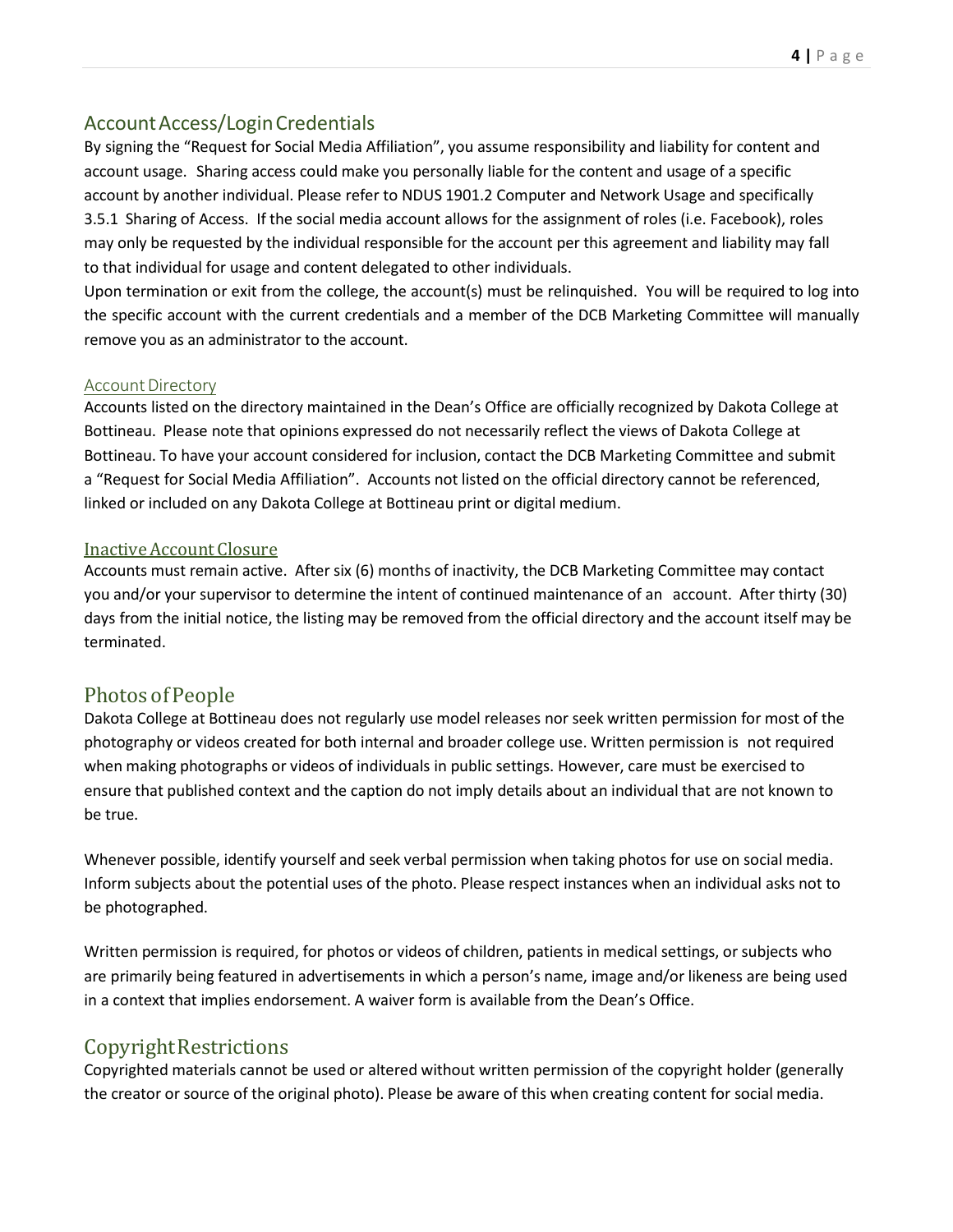Photographs will be considered copyrighted materials. Photographs should not be altered without written permission from the copyright holder, even if the image belongs to DCB. If you obtain permission to edit photos, please keep in mind that you should not alter the meaning or context of the photos.

# AppropriateContent

If inappropriate content is noticed on an account, please refer to the following recommendations for reporting such content:

- Contact the department who would be managing the account
- Contact your supervisor
- Contact the DCB Marketing Committee

In addition to the guidelines outlined in this document, all students and employees must adhere to Dakota College at Bottineau (DCB), State Board of Higher Education (SBHE) and North Dakota University System (NDUS) policies and procedures. Students and employees must also adhere to their respective codes of conduct. Users of social media accounts must also follow the terms of service outlined by the service providers. If something is in violation of DCB standards, it may be deleted.

DCB provides for the confidentiality of student records in accordance with the Family Education Rights and Privacy Act (FERPA). Accordingly, you will not release any of the following personal student information via social media:

- Financial Records including, but not limited to tuition and fee balances, bookstore charges, financial holds, mailing and billing address, accounting statements, housing, dining services, collection of information and debt information, and all financial aid information.
- Academic Records including, but not limited to current enrollment, courses taken, grades, GPA, class attendance, academic progress, honors, transfer credit awarded and degrees awarded, and mailing address information.

Promoting people, products, services or organizations must be within an event where DCB is represented. For personal social media accounts where your connection to DCB is apparent, you should be careful to avoid implying that an endorsement of a person or product is on behalf of DCB, rather than a personal endorsement. As an example, LinkedIn users may endorse individuals or companies, but may not use DCB's name in connection with the endorsement, state or imply that the endorsement is on behalf of DCB, or state specifically that the endorsement is based on work done at DCB.

Unless approved by the DCB Marketing Committee, your personal social media name, handle and URL should not include DCB's name or logo. If you have any questions about what is appropriate to include in your social media profile(s), contact the DCB Marketing Committee.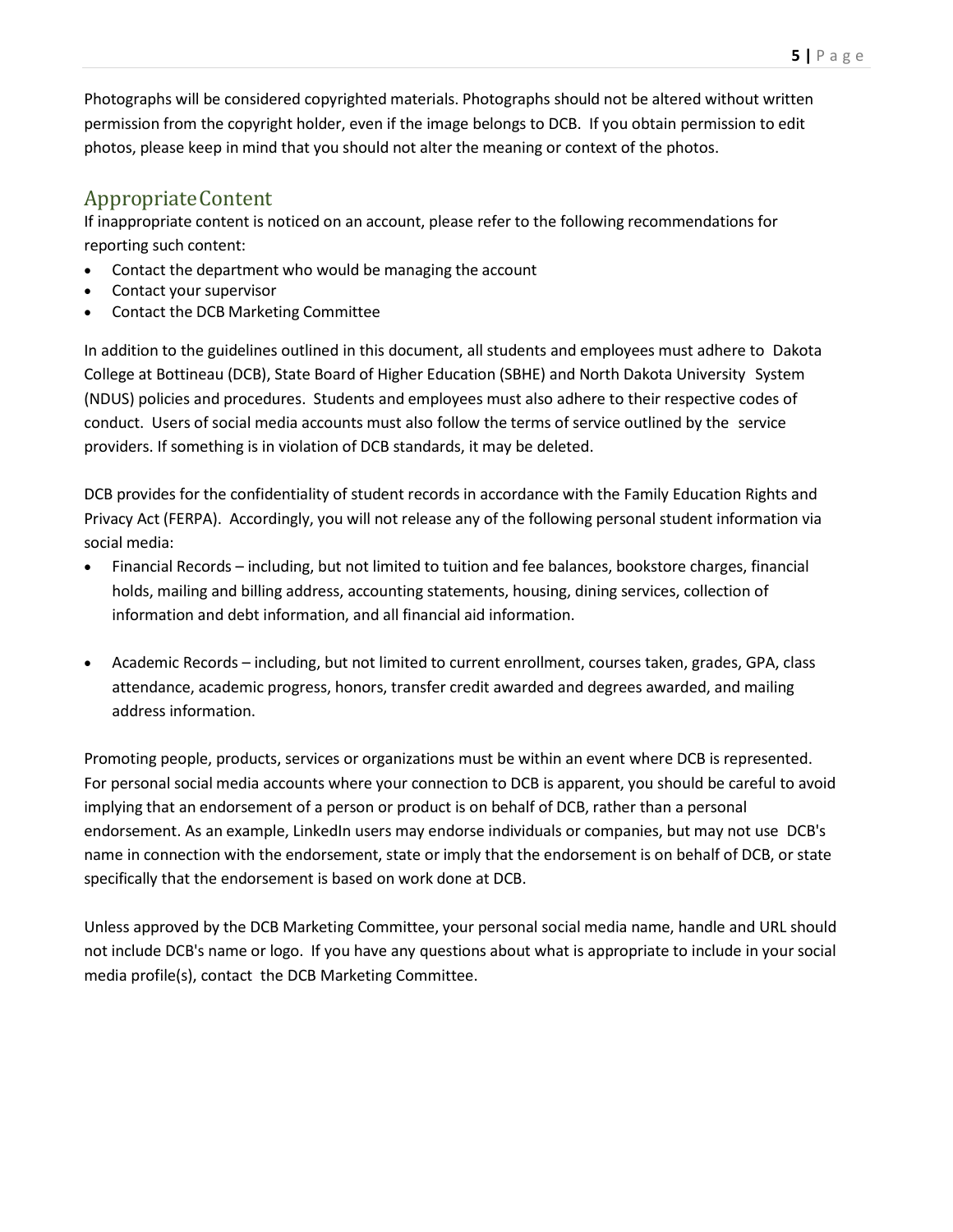## Usernames and Vanity URL's

#### **Non-Athletic Accounts**

For consistency purposes, the following naming conventions are recommended in priority order.

|   | Title          | <b>Vanity URL</b> | <b>Username/Handle</b> |  |  |
|---|----------------|-------------------|------------------------|--|--|
| L | Dakota College | l/dakotacollege   | dakotacollege          |  |  |
| Z | <b>IDCB</b>    | /DCB              | DCB                    |  |  |

#### **Intercollegiate Athletic Accounts**

For consistency purpose, the following naming convention is recommended.

|   | Title               | <b>Vanity URL</b> | <b>Username/Handle</b> |
|---|---------------------|-------------------|------------------------|
| 1 | DCBLumberjacks      | /DCBlumberjacks   | IDCB                   |
|   | <b>DCBLadyjacks</b> | /DCBladyjacks     | IDCB                   |
| З | <b>DCBJacks</b>     | /DCBiacks         | IDCB                   |

#### **Proper use of the term "Lumberjacks" or "Ladyjacks"**

The words "Lumberjacks" or "Ladyjacks" are to be used when describing more than one individual. One individual/team: Lumberjack or Ladyjack

All names are subject to review and approval prior to being accepted into the official directory. To increase likelihood of approval, the guidelines should be followed.

## ProfilePhotos

Profile photos will be designed and given to the administrator of the account. This is to ensure protection of the Dakota College at Bottineau brand and to eliminate any confusion related to the source of posted content.

## Cover Photo

Cover photos may be customized granted they follow DCB, SBHE, and NDUS policies and procedures. Images may not have copyright restrictions and must incorporate or reflect values of the institutions.

## Best Practices: Hashtag Do's and Don'ts

Hash tag is a word or phrase preceded by a hash mark (#), used within a message to identify a keyword or topic of interest and facilitate a search for it. When you add a hashtag to your post, it is immediately indexed by the social network and searchable by other users.

DCB would like your post to include the approved hashtags

#DCBJacks – for athletic posts #WeAreDCB – for all non-athletic related posts

- Keep your messages focused and on point by using only one or two hashtags per communication. This clearly defines your vision and brand with your audience.
- When developing a social strategy that includes unique hashtags, research the hashtags your brand wants to use to tell your story. Read the hashtag in all uppercase, all lowercase and a combination of the two to ensure your meaning will not be lost.
- The best hashtags are easy to spell, easy to remember and short. Some experts recommend limiting them to six characters or less. That may not always be realistic. Consider an abbreviated hashtag but do not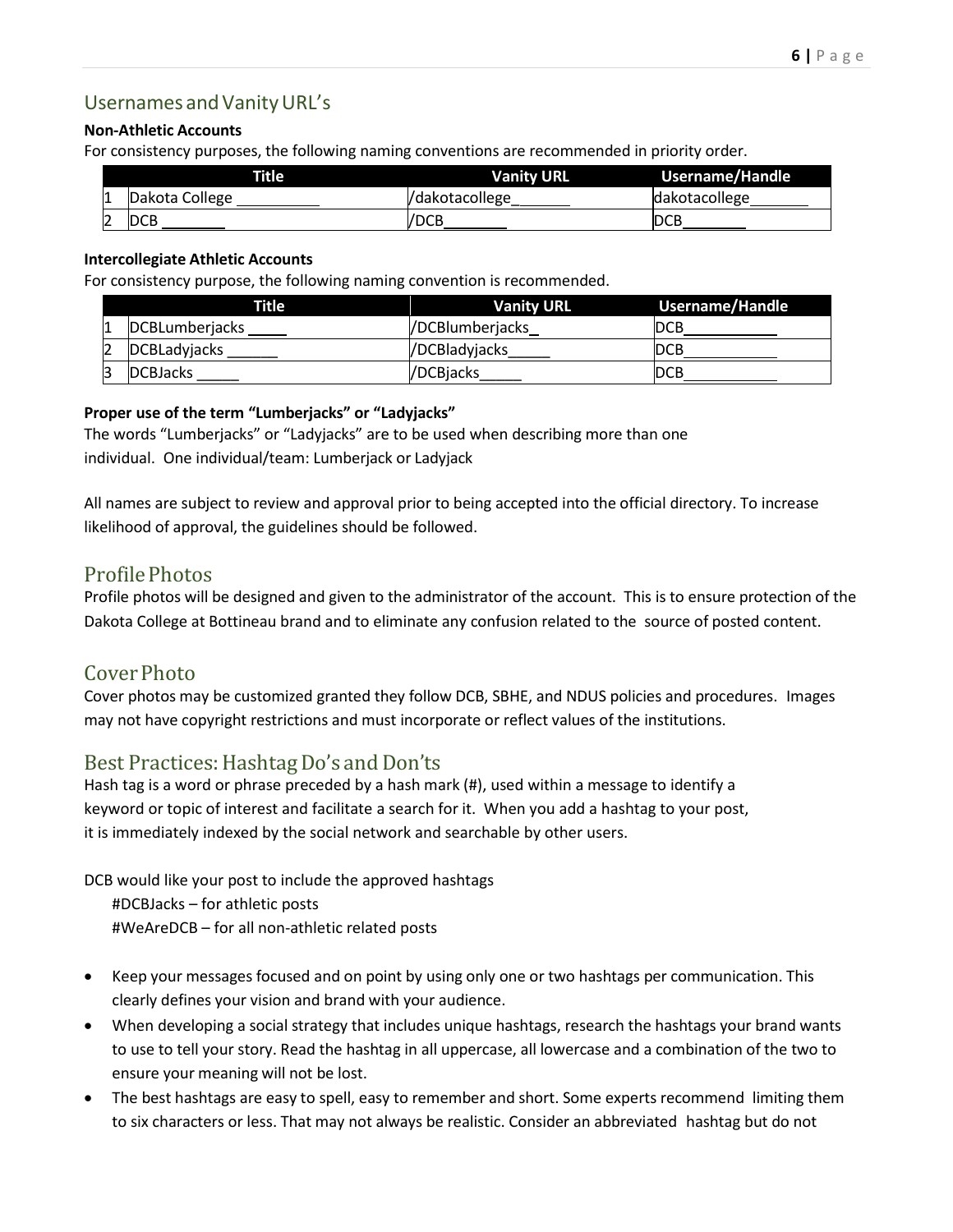sacrifice the right hashtag for a shorter one.

- Spaces, special characters or punctuation will end the hashtag: #Bill'sShop will truncate to #Bill. Tumblr is the exception to the space rule. Most platforms allow underscores.
- Include a blank space before and after the hashtag.
- Incorporating hashtags into the words of your post instead of adding them to the end saves space and makes your posts look more fluent.
- Capitalizing the first letter of multi-word hashtags makes them easier to read.
- Consider context. A tweet can cause a PR crisis if a hashtag is used out of context. Likewise, consider other meanings that the hashtag may have, including in other languages, as your post may gain global exposure.

Consider the particular network. Hashtags are used differently on different social media networks and have varying degrees of functionality. For instance, LinkedIn does not use hashtags at all.

## Social Media Accounts

The preferred method for all departments wishing to promote their information is through these main accounts to create a growing social media community.

## Facebook Guidelines

Facebook is a social networking website and service where users can post comments, share photographs and links to news or other interesting content on the web, chat live, and even stream live video.

All Facebook Pages listed on the DCB's official directory must have all "Admin" roles assigned to the DCB Marketing Committee. Approved employees and students may have access to other roles as described below (with the exception of "Admin"). Centralized administration of Facebook page "Admin" roles limits the possibility that the college will lose access to the pages.

The table below outlines the six page roles (across) and what they are able to do (down):

|                                                 | <b>Admin</b> | <b>Editor</b> | <b>Moderator</b> | <b>Advertiser</b> | Analyst | Live<br>Contributor |
|-------------------------------------------------|--------------|---------------|------------------|-------------------|---------|---------------------|
| Manage Page roles and settings                  | √            |               |                  |                   |         |                     |
| Edit the Page and add apps                      | √            | √             |                  |                   |         |                     |
| Create and delete posts as the Page             | √            | √             |                  |                   |         |                     |
| Can go live as the Page from a mobile<br>device | $\checkmark$ | √             |                  |                   |         | √                   |